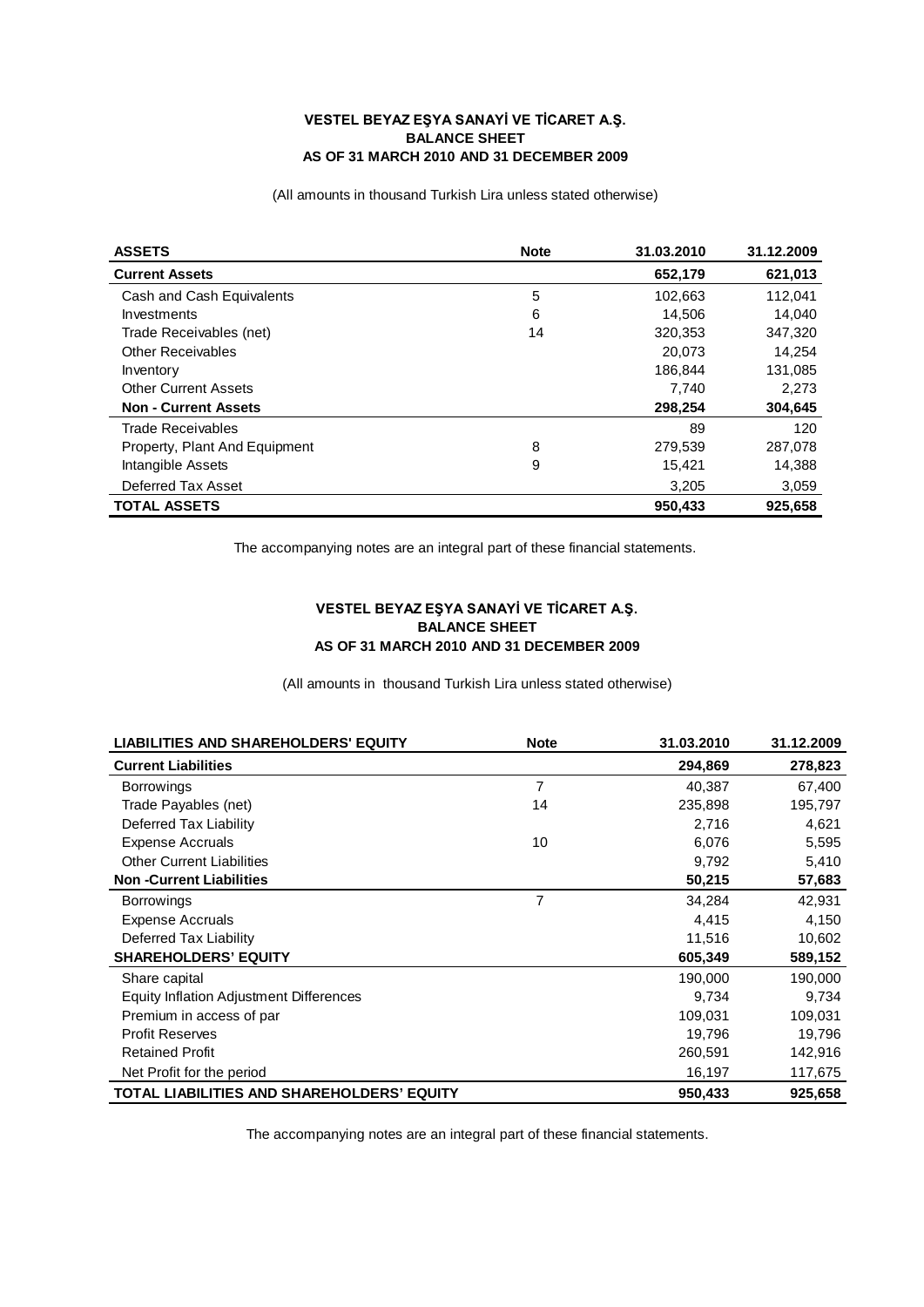## **VESTEL BEYAZ EŞYA SANAYİ VE TİCARET A.Ş. INCOME STATEMENT FOR THE THREE MONTH PERIOD ENDED 31 MARCH 2010**

(All amounts in thousand Turkish Lira unless stated otherwise)

|                                          | <b>Note</b> | $01.01 -$<br>31.03.2010 | $01.01 -$<br>31.03.2009 |
|------------------------------------------|-------------|-------------------------|-------------------------|
|                                          |             |                         |                         |
| <b>BASIC OPERATING INCOME</b>            |             |                         |                         |
| Sales (net)                              | 4           | 278,955                 | 223,584                 |
| Cost of Sales (-)                        |             | (243, 112)              | (195, 545)              |
| <b>GROSS PROFIT</b>                      |             | 35,843                  | 28,039                  |
| Marketing and selling expenses           |             | (6,064)                 | (4, 917)                |
| General and administrative expenses      |             | (3,404)                 | (2, 550)                |
| Research and development expenses        |             | (2,658)                 | (1,659)                 |
| Other operating income                   |             | 481                     | 3,010                   |
| Other operating expense                  |             | (1,937)                 | (2, 166)                |
| <b>OPERATING PROFIT</b>                  |             | 22,261                  | 19,757                  |
| Financing Income                         | 11          | 23,800                  | 31,767                  |
| <b>Financing Expenses</b>                | 12          | (26, 380)               | (39,016)                |
| <b>PROFIT BEFORE TAX</b>                 |             | 19,681                  | 12,508                  |
| Tax on income from continuing operations |             |                         |                         |
| Tax charge for the period                |             | (2,716)                 | (1,262)                 |
| Deferred tax income                      |             | (768)                   | 215                     |
| <b>NET INCOME FOR THE PERIOD</b>         |             | 16,197                  | 11,461                  |
|                                          |             |                         |                         |
| <b>EARNINGS PER SHARE (TL)</b>           | 13          | 0.09                    | 0.06                    |

The accompanying notes are an integral part of these financial statements.